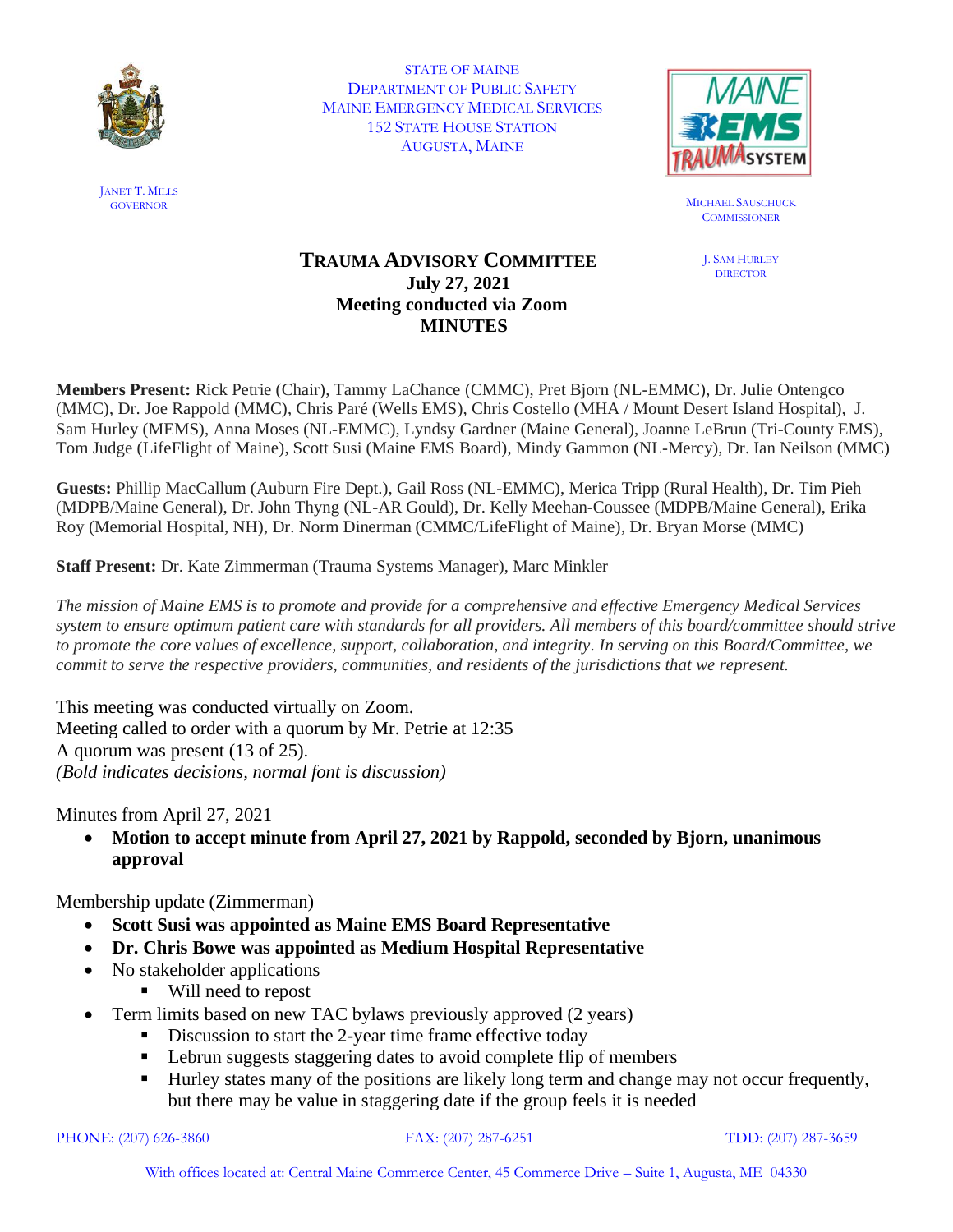- **EXECUTE:** Zimmerman asks about need to post/re-post the 12 positions not based on role (e.g. trauma program managers)
- **•** Petrie states that if the TAC approves the bylaws to be effective at April meeting, may avoid need to post. Zimmerman states bylaws state that July 1 is the date of the position 2-year period (some positions exempted as they are appointed, such as Trauma Directors & Program managers and State EMS Medical Director).
- Motion to have bylaws and term limits take effect based on April 27, 2021 TAC approval **date by Rappold, second by Bjorn, friendly amendment from Hurley to submit names of current membership and chair to the Maine EMS Board at the January, 2022 board meeting for appointment process, keeping current membership and Chair until July 1, 2022 with Board of EMS TAC membership and chair appointment, OK'd by Rappold and Bjorn. Friendly amendment by Lebrun to change date to June 30, 2022, with new appointments from Board of EMS effective July 1, 2022, OK'd by Rappold and Bjorn. Unanimous approval.**

## Confidentiality Statement

*The Trauma Advisory Committee (TAC) meeting you are attending today is intended to promote traumarelated education and quality improvement among healthcare providers and other TAC members and to use these discussions to plan trauma system improvement. By signing this document, you agree that you shall regard as confidential any information provided in this program which may serve to identify any individual patients, institutions, or health professionals. You further agree that you will not disclose such information without the written consent of: 1) the individual or the authorized agent of the individual, 2) the institution(s), and 3) the Director of Maine Emergency Medical Services.*  **All present agree.**

Bjorn presents on cases from Northern Light-EMMC of geriatric trauma

- 80 y/o female struck by vehicle, imaging completed with multiple fractures, crushed chest, massive spleen injuries, OR course removed spleen, extubated, reintubated a week later, improved, d/c to rehab on day 14. Lessons learned:
	- o "The exception that proves the rule" massive injuries but survived
	- o 36% of NL-EMMC trauma registry over past 3 years are over 65 years of age
		- 95 died with average hospital stay of 8 days (1-51 days overall)
		- 12% of all trauma registry admissions over age 65 had advanced directives
		- 27% of trauma admissions from nursing homes had advanced directives
- 80 y/o male fall in woods, unstable C2 fracture, dementia pre-existing, no advanced directives, surgical/advanced care intervention declined by family, deteriorated, family requests interventions on Day 3, family elects to end advanced care on day 4. Lessons learned:
	- o NL-EMMC instituted policies of
		- Early goal discussion with prognosis within 48 hours
		- Palliative care consult within 72 hours
- Hurley suggests trauma centers explore consistent use of POLST over DNR forms for their clarity and depth
- Lebrun suggests trauma centers build a geriatric trauma education module for MEMSEd

White Paper review (Sholl/Zimmerman)

- Sholl on vacation, Pieh is co-author
- Pieh discusses EPIC guidelines on head injuries, white paper available on Maine EMS website o JAMA surgery literature & Arizona trauma protocols summarized for EMS audience
	- Protocol directs early oxygen NRB use

PHONE: (207) 626-3860 FAX: (207) 287-6251 TDD: (207) 287-3659